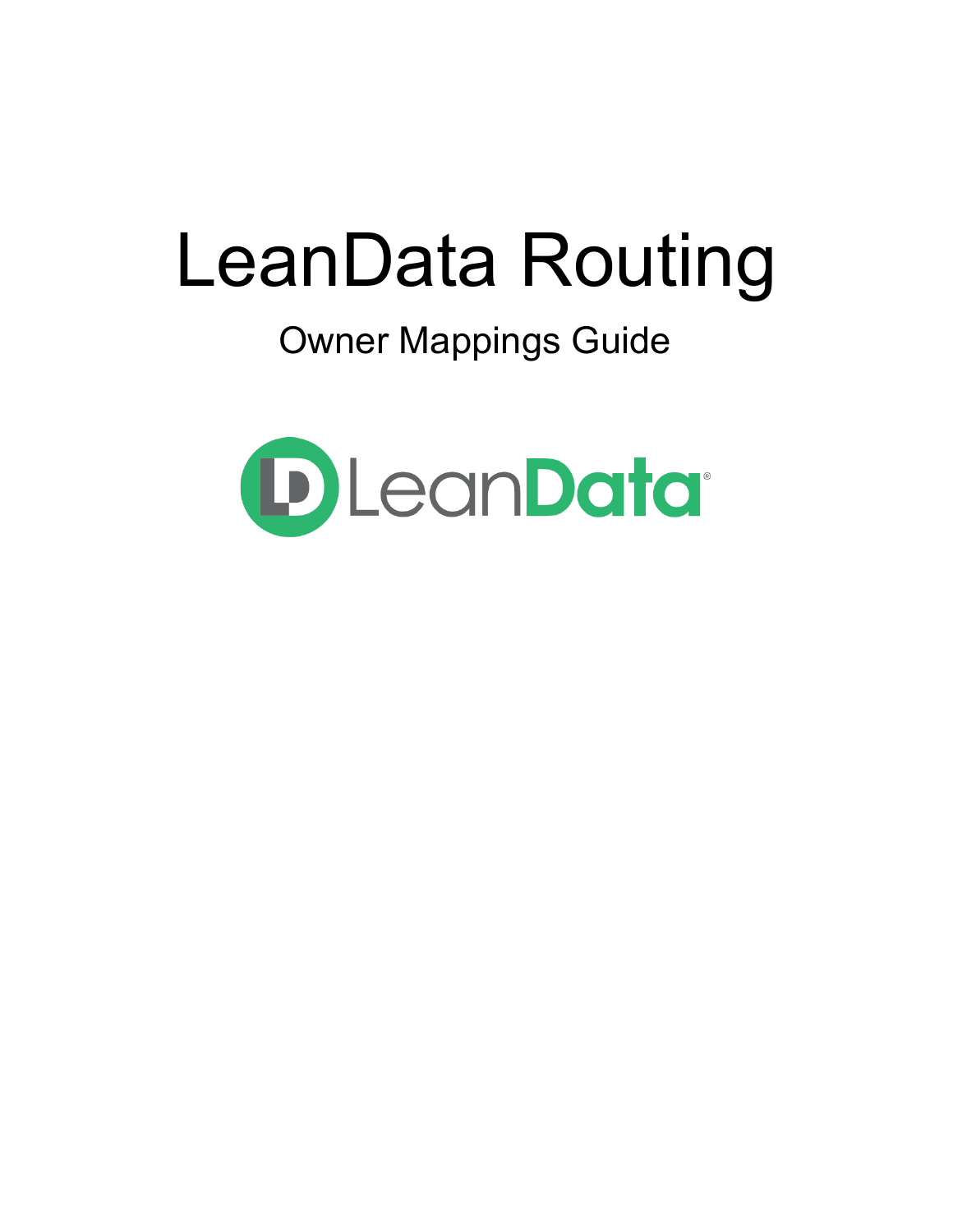

| <b>Overview</b>                                  | 3            |
|--------------------------------------------------|--------------|
| <b>Managing Owner Mappings</b>                   | $\mathbf{3}$ |
| <b>Accessing LeanData Owner Mappings</b>         | 3            |
| <b>Adding New Owner Mapping Sets</b>             | 4            |
| <b>Deleting Owner Mapping Sets</b>               | 5            |
| Adding and Deleting Individual Owner Mappings    | 5            |
| <b>Selecting and Editing Owner Mappings</b>      | 7            |
| Using the Owner Mapping Setup Wizard             | 7            |
| <b>Routing via Owner Mappings in FlowBuilder</b> | 10           |

© 2019 LeanData Inc. All rights reserved. LeanData is a registered trademark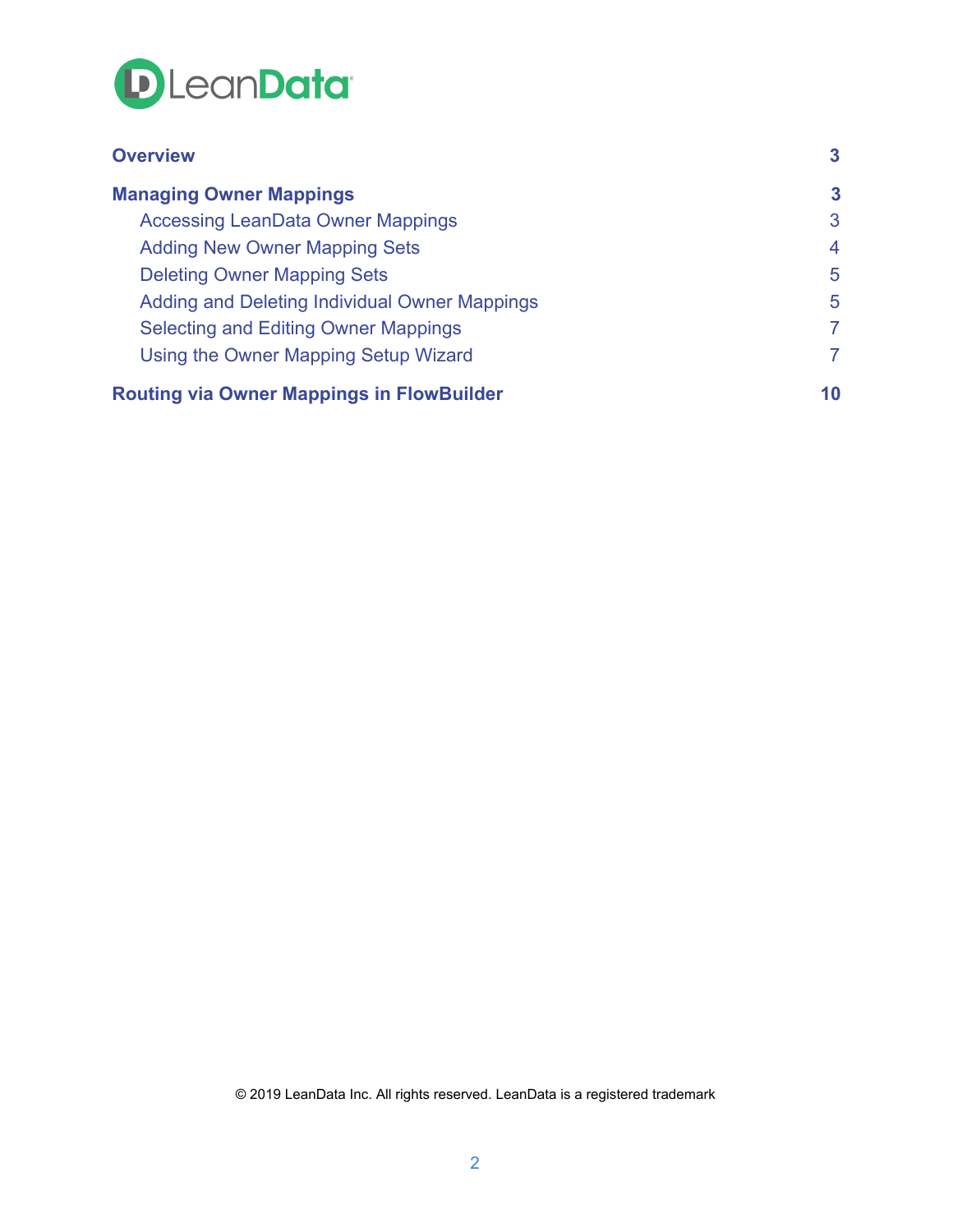

#### <span id="page-2-0"></span>**Overview**

The following guide will walk through how to set up the Owner Mappings feature in LeanData Router.

LeanData Owner Mappings provide the ability to route records to an owner that is mapped to the Account Owner. This is typically used by organizations where SDRs / BDRs perform the initial lead qualification prior to Account Executive engagement. LeanData Owner Mappings will allow you to assign a Lead that matches an Account owned by an Account Executive to the Account Executive's associated SDR / BDR.

#### **Owner Mapping functionality includes:**

- Full control available within Salesforce
- Assign SDRs / BDRs to leads that match to accounts owned by their respective Account Executive

### <span id="page-2-1"></span>Managing Owner Mappings

#### <span id="page-2-2"></span>Accessing LeanData Owner Mappings

Perform the following steps to set up your Owner Mappings:

Go to the LeanData Dashboard  $\rightarrow$  Routing  $\rightarrow$  Leads  $\rightarrow$  Advanced Settings  $\rightarrow$  Owner Mappings. (You can also access Owner Mappings the same way for other objects as well).

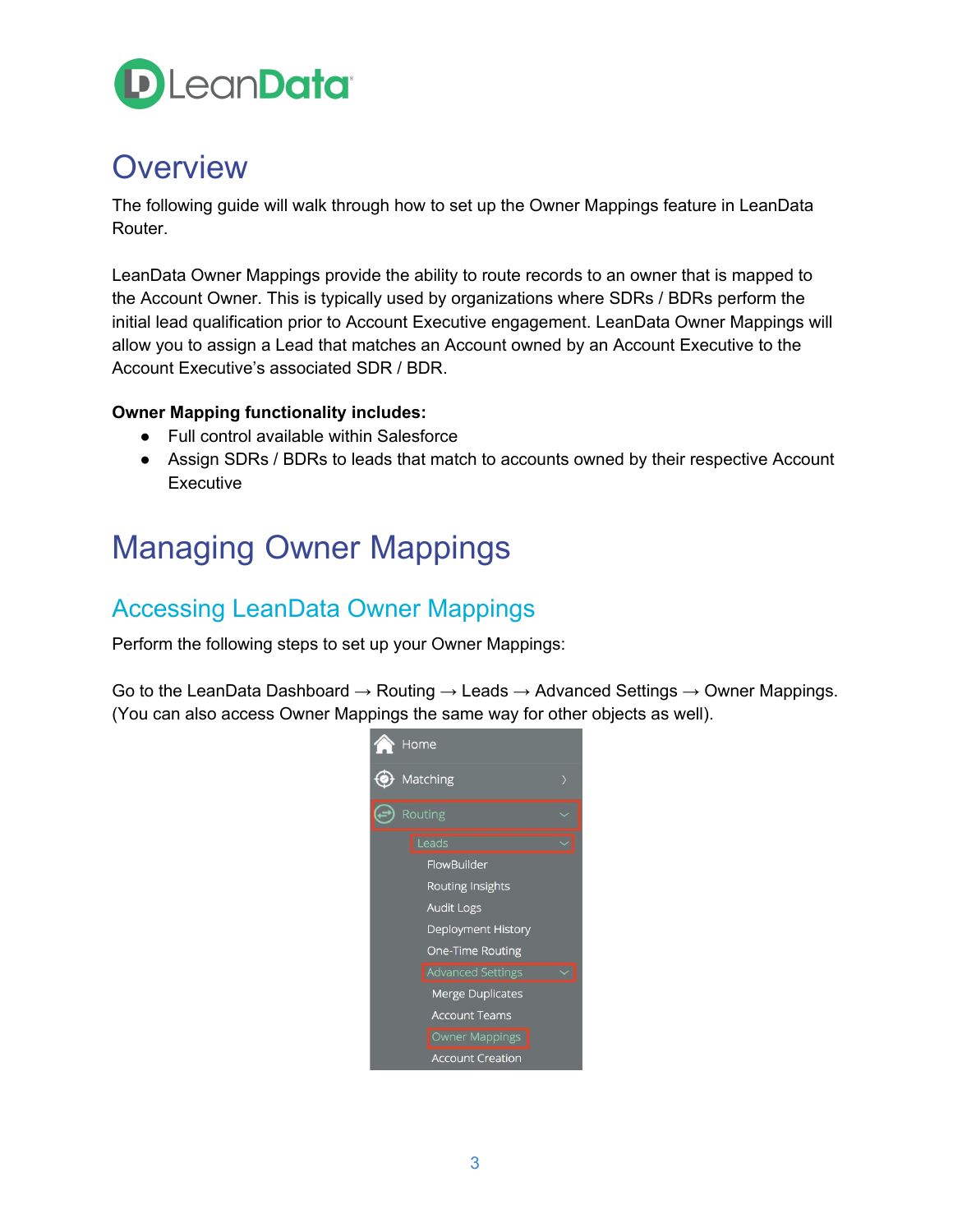

#### <span id="page-3-0"></span>Adding New Owner Mapping Sets

Click "Add New" to Create a New Owner Mapping Set.

| <b>Advanced Settings</b> |                                                                                                                                                                                                                                                                                        |                      |                                                                      |           |                      |
|--------------------------|----------------------------------------------------------------------------------------------------------------------------------------------------------------------------------------------------------------------------------------------------------------------------------------|----------------------|----------------------------------------------------------------------|-----------|----------------------|
| <b>Owner Mappings</b>    |                                                                                                                                                                                                                                                                                        |                      |                                                                      |           |                      |
| Name                     | Map an existing account owner to a new account team owner in LeanData Router for leads routed to matched accounts.<br>This is typically used by organizations with account teams where SDRs / BDRs first qualify leads for account exec owners.<br>Account Owner → SDR<br>Description: | $\checkmark$<br>Save | Add New<br>Delete                                                    |           |                      |
|                          | <b>Existing Owner</b>                                                                                                                                                                                                                                                                  | $\rightarrow$        | Add a new entry by specifying an existing and new owner<br>New Owner |           | Add                  |
|                          | <b>Existing Owner</b><br>Account Exec One                                                                                                                                                                                                                                              | New Owner<br>SDR One |                                                                      | Edit<br>Ø | <b>Delete</b><br>r — |
| <b>Kevin Test</b>        |                                                                                                                                                                                                                                                                                        | <b>SDR Four</b>      |                                                                      |           |                      |

Name the Owner Mapping Set and it will then appear in the dropdown menu.

| <b>Advanced Settings</b>                                                                                                                                                                                                   |                                                                              |
|----------------------------------------------------------------------------------------------------------------------------------------------------------------------------------------------------------------------------|------------------------------------------------------------------------------|
| <b>Owner Mappings</b>                                                                                                                                                                                                      |                                                                              |
| Map an existing account owner to a new account team owner in LeanData Router for leads routed to matched accounts.<br>Account Owner $\rightarrow$ SDR<br>This is typically used by<br>Owner -> CSM<br>Owner -> ISR<br>Name | qualify leads for account exec owners.<br><b>Add New</b><br>$^{+}$<br>Delete |
| Description:<br>Save                                                                                                                                                                                                       |                                                                              |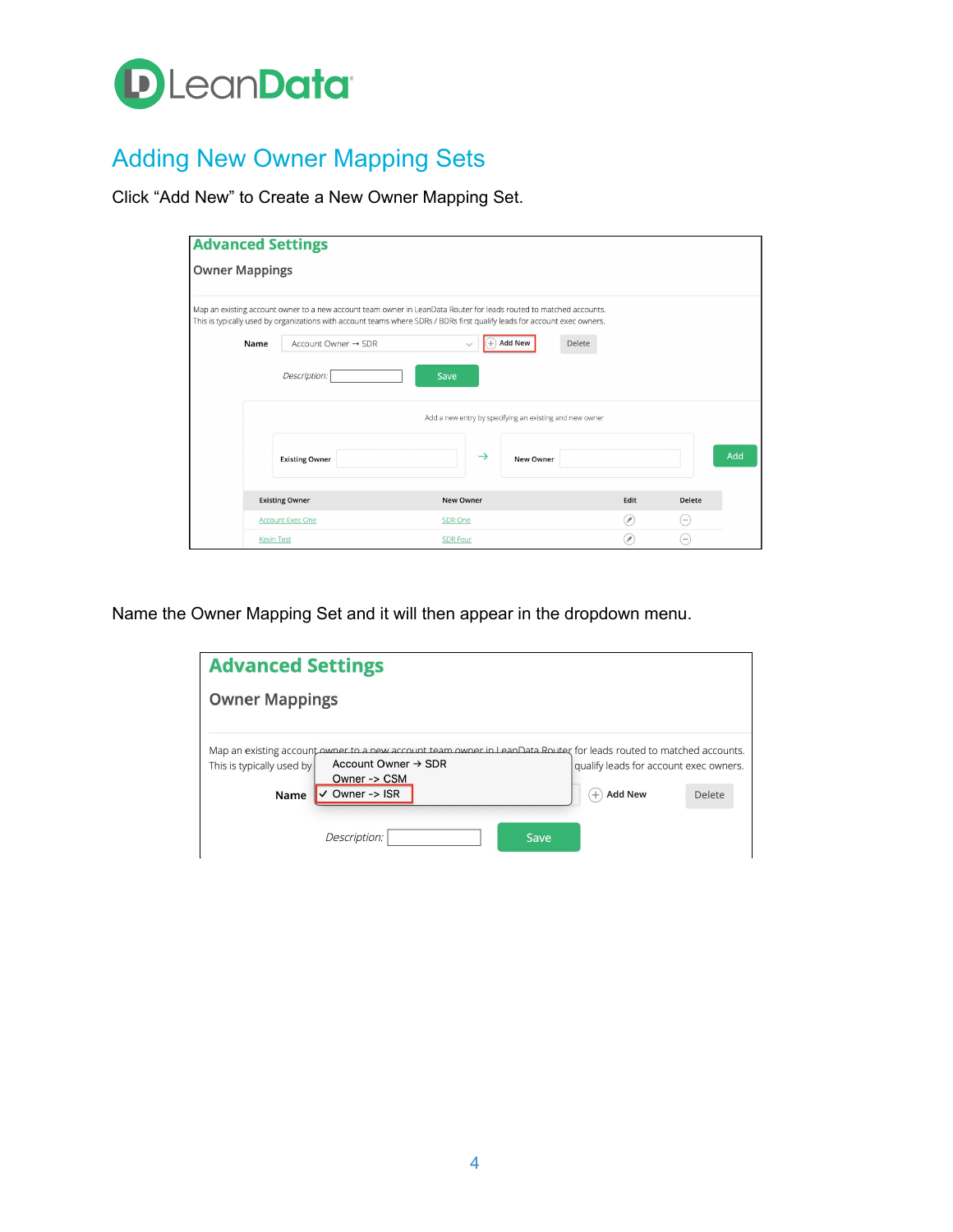

#### <span id="page-4-0"></span>Deleting Owner Mapping Sets

To delete an Owner Mapping Set, select the Owner Mapping Set you wish to delete from the dropdown, then hit the **Delete** button and confirm you want to delete this Owner Mapping Set.

| <b>Advanced Settings</b> |                                                                                                                                                                                                                                                                 |        |                          |  |
|--------------------------|-----------------------------------------------------------------------------------------------------------------------------------------------------------------------------------------------------------------------------------------------------------------|--------|--------------------------|--|
| <b>Owner Mappings</b>    |                                                                                                                                                                                                                                                                 |        |                          |  |
| Name                     | Map an existing account owner to a new account team owner in LeanData Router for leads routed to matched accounts.<br>This is typically used by organizations with account teams where SDRs / BDRs first qualify leads for account exec owners.<br>Owner -> ISR | $^{+}$ | <b>Add New</b><br>Delete |  |
|                          | Description:                                                                                                                                                                                                                                                    | Save   |                          |  |

#### <span id="page-4-1"></span>Adding and Deleting Individual Owner Mappings

**Existing Owner:** Existing matched account owner (generally an Account Executive) **New Owner:** The user you would like to receive the record being routed (usually the SDR / BDR for that Account Executive)

Enter the existing owner in the search bar and select the owner.

| <b>Advanced Settings</b> |                                                                                                                                                                                                                                                                                 |                                                                                              |        |               |
|--------------------------|---------------------------------------------------------------------------------------------------------------------------------------------------------------------------------------------------------------------------------------------------------------------------------|----------------------------------------------------------------------------------------------|--------|---------------|
| <b>Owner Mappings</b>    |                                                                                                                                                                                                                                                                                 |                                                                                              |        |               |
| Name                     | Map an existing account owner to a new account team owner in LeanData Router for leads routed to matched accounts.<br>This is typically used by organizations with account teams where SDRs / BDRs first qualify leads for account exec owners.<br>Owner -> ISR<br>Description: | <b>Add New</b><br>$\checkmark$<br>Save                                                       | Delete |               |
|                          | <b>Existing Owner</b><br>acc<br><b>Account Exec One</b>                                                                                                                                                                                                                         | Add a new entry by specifying an existing and new owner<br>$\rightarrow$<br><b>New Owner</b> | S      | Add           |
| <b>Existing Owner</b>    | (0052M000009QRvDQAW)                                                                                                                                                                                                                                                            | <b>New Owner</b>                                                                             | Edit   | <b>Delete</b> |

Enter the new owner in the search bar and select the owner you want to assign the lead to.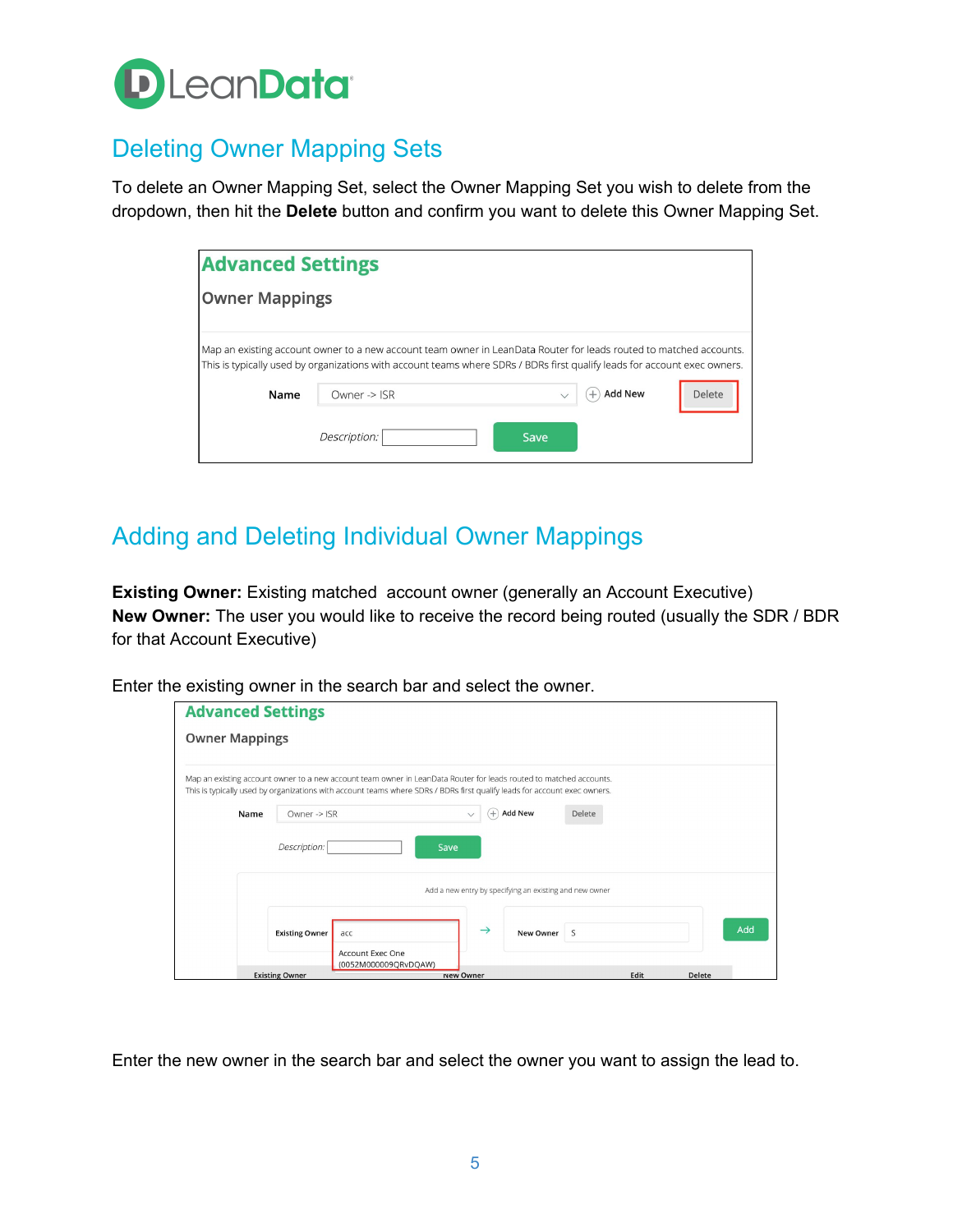

|                       |                            |           | Add a new entry by specifying an existing and new owner |                                                |               |     |
|-----------------------|----------------------------|-----------|---------------------------------------------------------|------------------------------------------------|---------------|-----|
| <b>Existing Owner</b> | Account Exec One (0052M000 |           | <b>New Owner</b>                                        | sdr o                                          |               | Add |
| <b>Existing Owner</b> |                            | New Owner |                                                         | SDR One<br>(00541000001Zk7oAAC)<br><b>EQIT</b> | <b>Delete</b> |     |

Once the owners are entered, click the **Add** button to create the New Owner Mapping Assignment.

Click the **Save** Button at the bottom of the page.

**Note**: You cannot map a specific Existing Owner to multiple New Owners. You can, however, map a particular New Owner to multiple Existing Owners.

To add a Description, simply type in the **Description** box and hit the **Save** button next to the box to save the new description.

| <b>Advanced Settings</b> |                                                                                                                                                                                                                                                 |              |                |        |
|--------------------------|-------------------------------------------------------------------------------------------------------------------------------------------------------------------------------------------------------------------------------------------------|--------------|----------------|--------|
| <b>Owner Mappings</b>    |                                                                                                                                                                                                                                                 |              |                |        |
|                          | Map an existing account owner to a new account team owner in LeanData Router for leads routed to matched accounts.<br>This is typically used by organizations with account teams where SDRs / BDRs first qualify leads for account exec owners. |              |                |        |
| Name                     | Owner -> ISR                                                                                                                                                                                                                                    | $\checkmark$ | <b>Add New</b> | Delete |
|                          | <i>Description:</i>   Mapping Owners to IS                                                                                                                                                                                                      | Save         |                |        |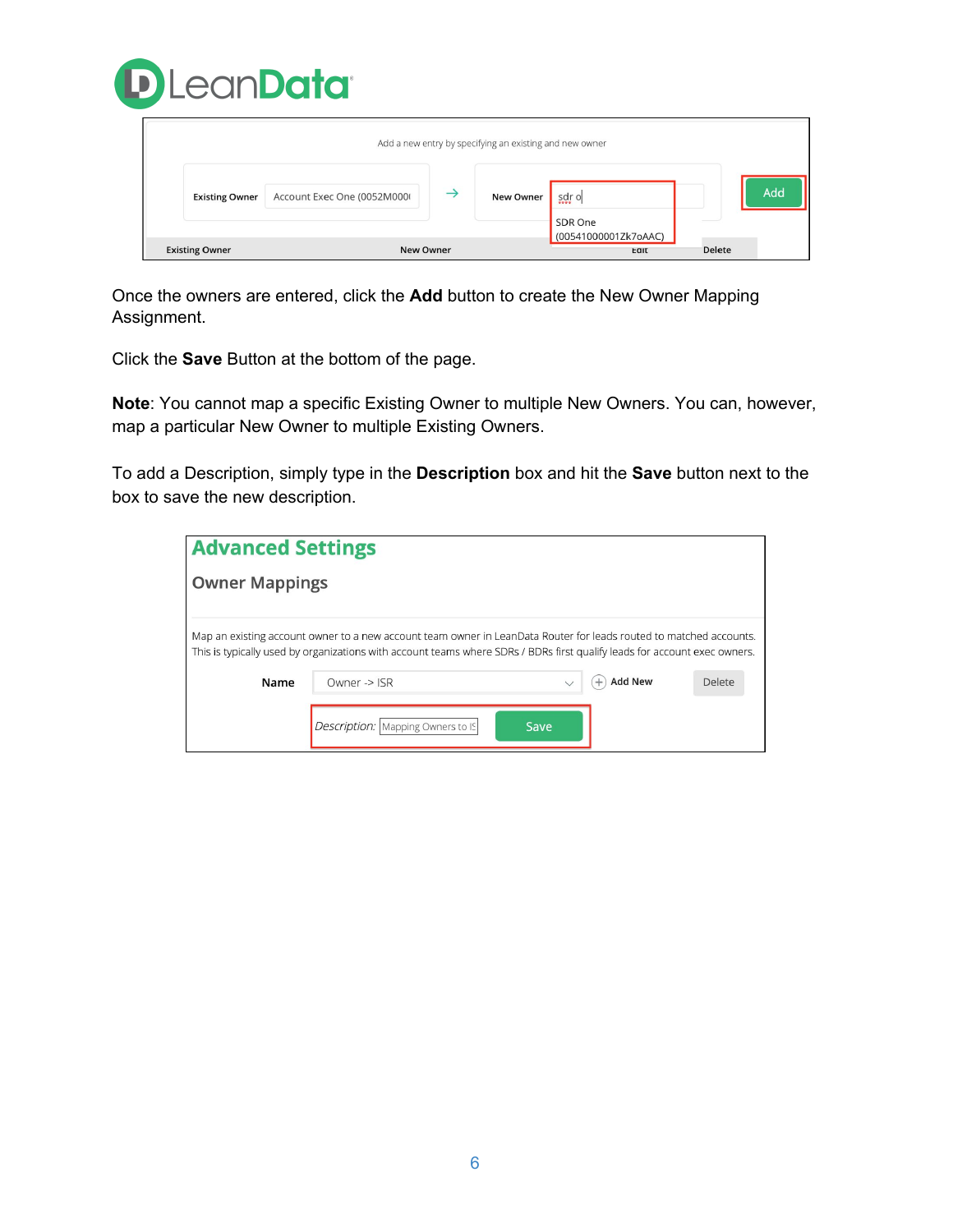

#### <span id="page-6-0"></span>Selecting and Editing Owner Mappings

To edit Owner Mappings, click the edit button to the right of the owners. Also, owner mappings can be deleted and new ones can be added.

| <b>Advanced Settings</b> |                                     |                                                                                                                                                                                                                                                 |               |               |
|--------------------------|-------------------------------------|-------------------------------------------------------------------------------------------------------------------------------------------------------------------------------------------------------------------------------------------------|---------------|---------------|
| <b>Owner Mappings</b>    |                                     |                                                                                                                                                                                                                                                 |               |               |
|                          |                                     | Map an existing account owner to a new account team owner in LeanData Router for leads routed to matched accounts.<br>This is typically used by organizations with account teams where SDRs / BDRs first qualify leads for account exec owners. |               |               |
| Name                     | Owner -> ISR                        | <b>Add New</b><br>Delete<br>$^{(+)}$<br>$\vee$                                                                                                                                                                                                  |               |               |
|                          | Description:   Mapping Owners to IS | Save                                                                                                                                                                                                                                            |               |               |
|                          |                                     | Add a new entry by specifying an existing and new owner                                                                                                                                                                                         |               |               |
|                          | <b>Existing Owner</b>               | $\rightarrow$<br>New Owner                                                                                                                                                                                                                      |               | Add           |
|                          | <b>Existing Owner</b>               | <b>New Owner</b>                                                                                                                                                                                                                                | Edit          | <b>Delete</b> |
|                          | Kevin Test(00541000000RSHQAA4)      | SDR Four(00541000001Zk88AAC)                                                                                                                                                                                                                    | $\circledast$ |               |
|                          | <b>SDR Four</b>                     | <b>SDR Three</b>                                                                                                                                                                                                                                | Ø             | $-$           |
|                          | <b>SDR Three</b>                    | <b>SDR</b> One                                                                                                                                                                                                                                  | Ø.            | $-$           |
|                          | <b>Account Exec One</b>             | SDR One                                                                                                                                                                                                                                         | D             |               |

#### <span id="page-6-1"></span>Using the Owner Mapping Setup Wizard

If you have a large number of Owner Mappings to create or update, you can use the Setup Wizard to help create/edit the mappings in bulk. The Setup Wizard allows you to upload a CSV (Comma Separated Value) of the Salesforce IDs of the Existing and New Owners. LeanData can use the CSV file to Update or Overwrite the Owner Mappings.

Click on the Setup Wizard button in the upper right corner of the Owner Mappings page.

| Setup Wizard |  |
|--------------|--|
|              |  |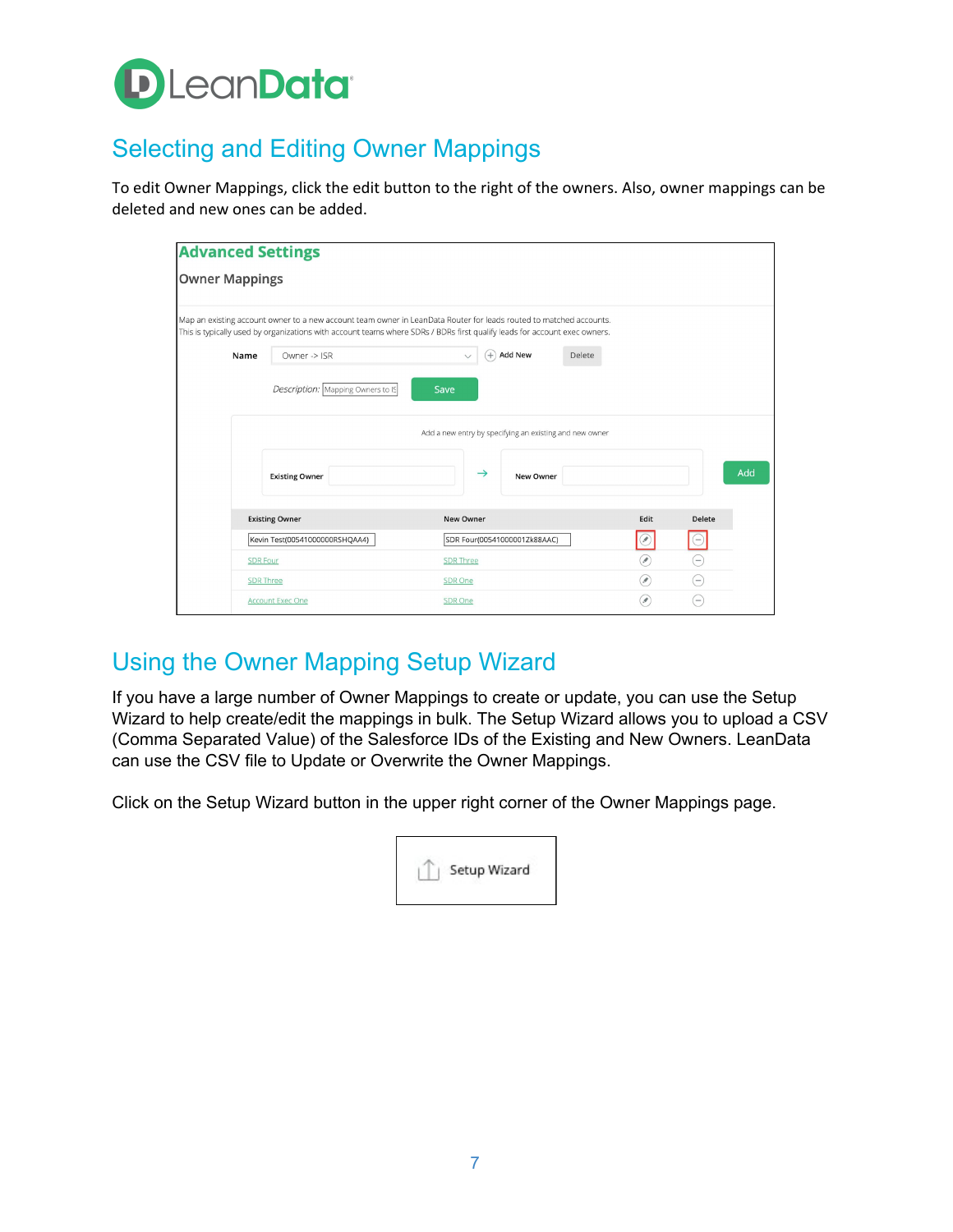

Click the Select File button to choose the CSV file to upload.



There is a Sample Template you can use to create your CSV. The CSV has 2 columns: Existing Owner ID and New Owner ID. Fill the columns with the Salesforce IDs of the users to be set as the Existing Owner and New Owner. Use 1 row for each mapping.

| $\mathbf{1}$ | Existing Owner Id New Owner Id  |  |
|--------------|---------------------------------|--|
|              | 00536000001iTfw 00536000001ifg8 |  |
|              | 00536000001qudf 00536000001iTfw |  |
|              | 00G36000001JqIU 00536000001ifg8 |  |
|              |                                 |  |
|              |                                 |  |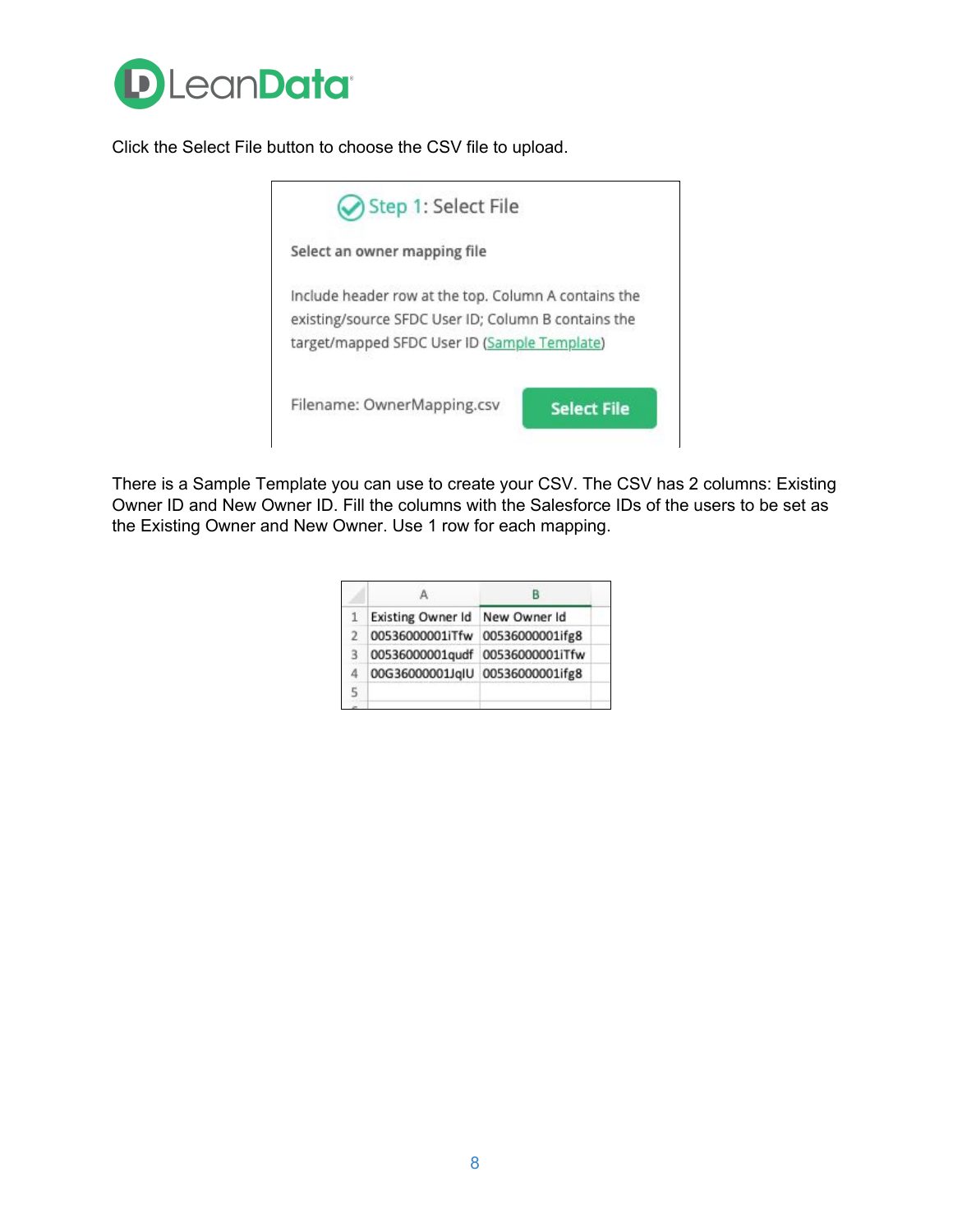

After uploading your CSV, you will see the options in Step 2 are now available. Select the desired option: Update Owner Mappings or Overwrite Owner Mappings.

| Step 2: Select Options                  |  |
|-----------------------------------------|--|
| Select one below                        |  |
| <b>Update Owner Mappings</b>            |  |
| <b>Overwrite Owner Mappings</b>         |  |
| Specify target Owner Map to upload into |  |
| Account Team                            |  |

Select the Owner Map to upload to, from the pull-down menu. Click Process to start the upload. You will be asked to confirm your action in a pop-up.

| Confirm Upload |                                               |  |  |  |
|----------------|-----------------------------------------------|--|--|--|
|                | Preparing to update 1 existing owner mappings |  |  |  |
| Cancel         | OK                                            |  |  |  |

You can then check the main page to view your Owner Mappings.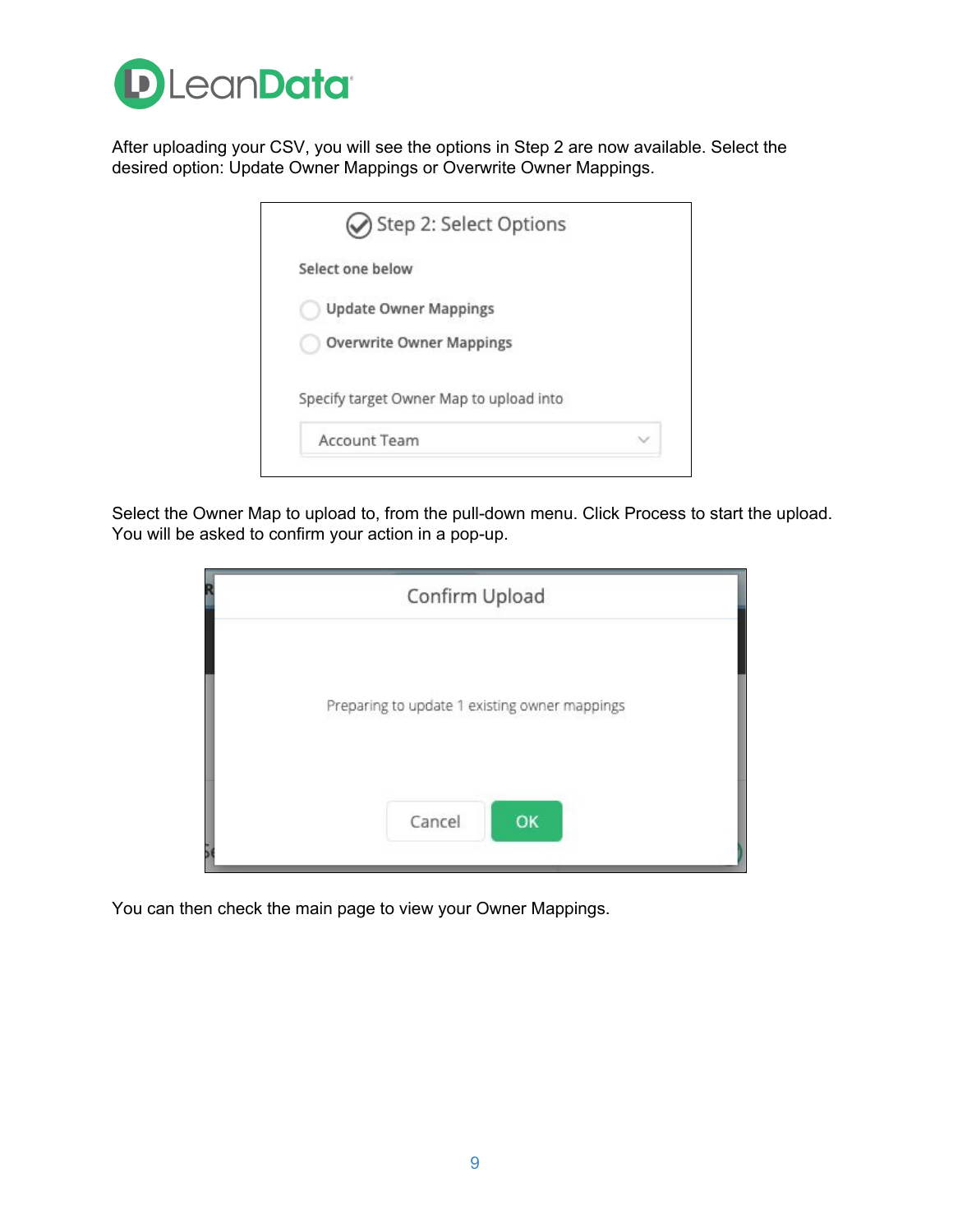# **D**LeanData<sup>®</sup>

## <span id="page-9-0"></span>Routing via Owner Mappings in FlowBuilder

To assign leads based on an Owner Mapping, use the Match To Account Node.

Under Lead Ownership, choose the Owner Mapping option. From the dropdown menu, select the Owner Mapping Assignment you want applied to the node.

|                                                          | <b>Action - Assign to Matched Account Owner</b>                   |  |  |
|----------------------------------------------------------|-------------------------------------------------------------------|--|--|
|                                                          | Node Name                                                         |  |  |
| Í<br>Route to<br>Matched<br>đ<br>Account<br>$\mathbb{E}$ | Route to Matched Account                                          |  |  |
|                                                          | Description >                                                     |  |  |
|                                                          | Lead Ownership                                                    |  |  |
|                                                          | Matched Account Owner                                             |  |  |
|                                                          | Matched Account Custom User Field                                 |  |  |
|                                                          | <b>Account Team</b>                                               |  |  |
|                                                          | <b>Owner Mapping</b>                                              |  |  |
|                                                          | Search<br>Available mappings:                                     |  |  |
|                                                          | Account Owner $\rightarrow$ SDR                                   |  |  |
|                                                          | <b>Alternate Field Assignment</b><br>Owner -> CSM<br>Owner -> ISR |  |  |
|                                                          | Assign Alternate Field Inste                                      |  |  |

Once the Owner Mapping Assignment is selected, records that reach this node will be assigned to the User who is Mapped to the Owner of the Matched Account according to the selected Owner Mapping Assignment.